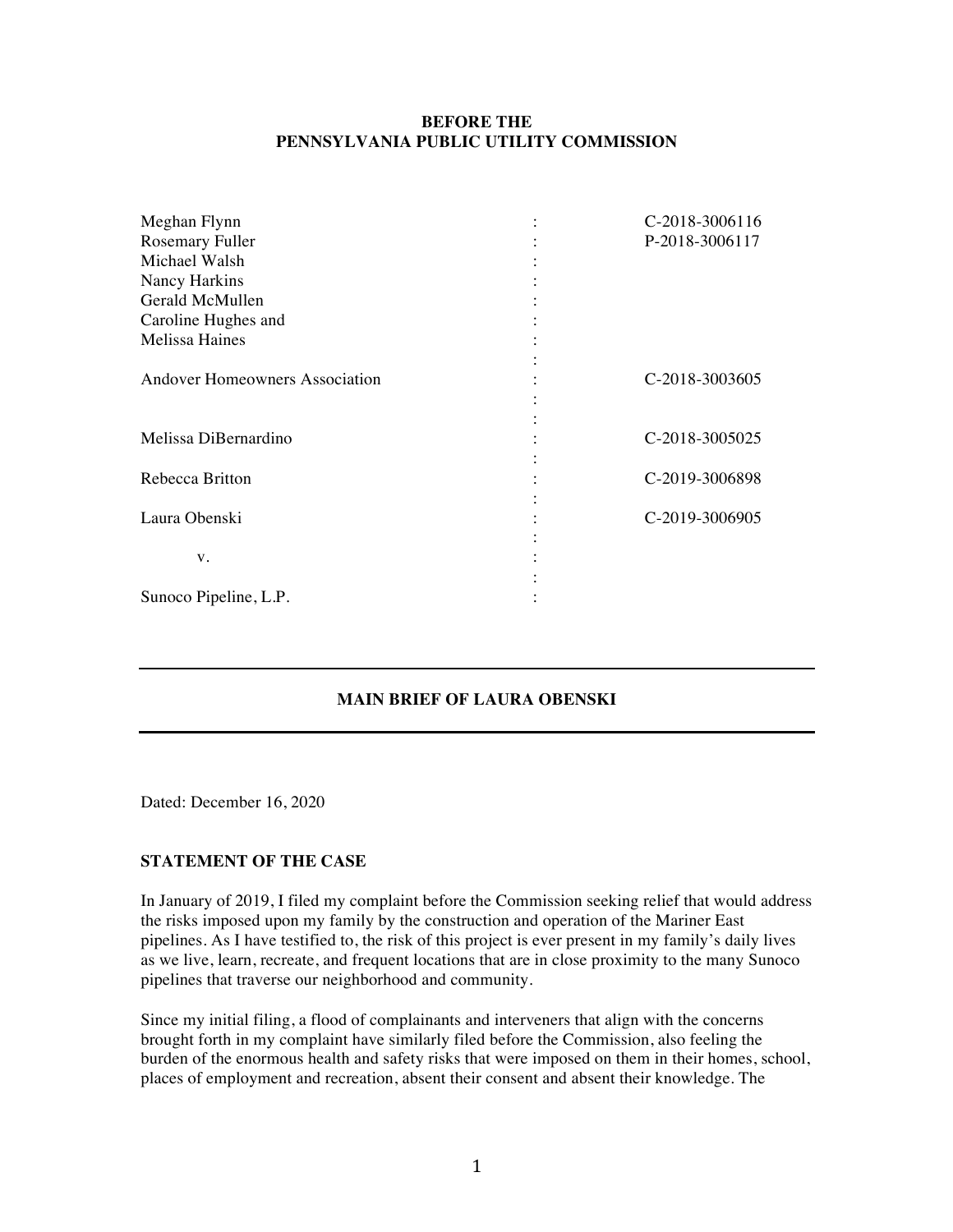consolidation of these cases became a necessary task to manage the overwhelming amount of complaints against Sunoco from the communities they are operating in.

Most specifically, the very political subdivisions that have statutory duties and obligations to provide for and protect the health and safety of my family became interveners in this proceeding - Uwchlan Township, The County of Chester, and the Downingtown Area School District. Together with the Megan Flynn et al complainants and the Andover Homeowner's Association, I find that the issues originally raised in my complaint have been reinforced with layer upon layer of supporting evidence by way of testimony and aligned legal arguments by the very entities that hold the authority to represent my interests.

I do not wish to burden the court with additional content that only serves to duplicate matters already on record. As a pro se complainant, I have not navigated this legal process without enormous challenges and frustrations. Out of enormous respect for Your Honor and this Commission, I have done my best to summarize my findings, evidence, and personal experiences in my role as a member of the public that has a right to the protections afforded to me under all applicable federal and state laws.

This collaborative evidence and legal argument is now laid before the Commission by way of mountains of evidence, exhibits, legal arguments, and honestly- grief on behalf of the everyday members of the community who have done the work to document and share their experiences without the legal knowledge needed to navigate a case of this magnitude. I look to the Commission, who has the primary role to regulate public utilities in a way that is harmonious at best and non-damaging at worst to the duties and obligations of our local, state, and federal agencies, to not just acknowledge, but also feel the weight and burden of the issues spoken to truth throughout this lengthy proceeding.

#### **EVIDENCE RELIED UPON**

There has been a tsunami of evidence presented by the many witnesses throughout the course of this proceeding. Out of respect for the court and in the interest of not producing duplicative finding already on the record, I align with and incorporate by reference the evidence entered into record on behalf of The County of Chester, Downingtown Area School District, Uwchlan Township, The Flynn Complainants, and the Andover Homeowner's Association through their main briefs. I believe the evidence presented on my own behalf into the record throughout the course of this proceeding speaks for itself.

#### **SUMMARY/ARGUMENT**

**1. Sunoco's public awareness program has failed to appropriately educate all members and stakeholders of the community who are at risk from the operation of the Mariner East network on how to safely and properly identify, report, and make decisions regarding evacuation in the event of a pipeline related emergency.**

49 CFR §195.440 *(a) Each pipeline operator must develop and implement a written continuing public education program that follows the guidance provided in the American Petroleum Institute's (API) Recommended Practice (RP) 1162 (incorporated by reference, see §195.3). (b) The operator's program must follow the general program recommendations of API RP 1162 and assess the unique attributes and characteristics of the operator's pipeline and facilities.*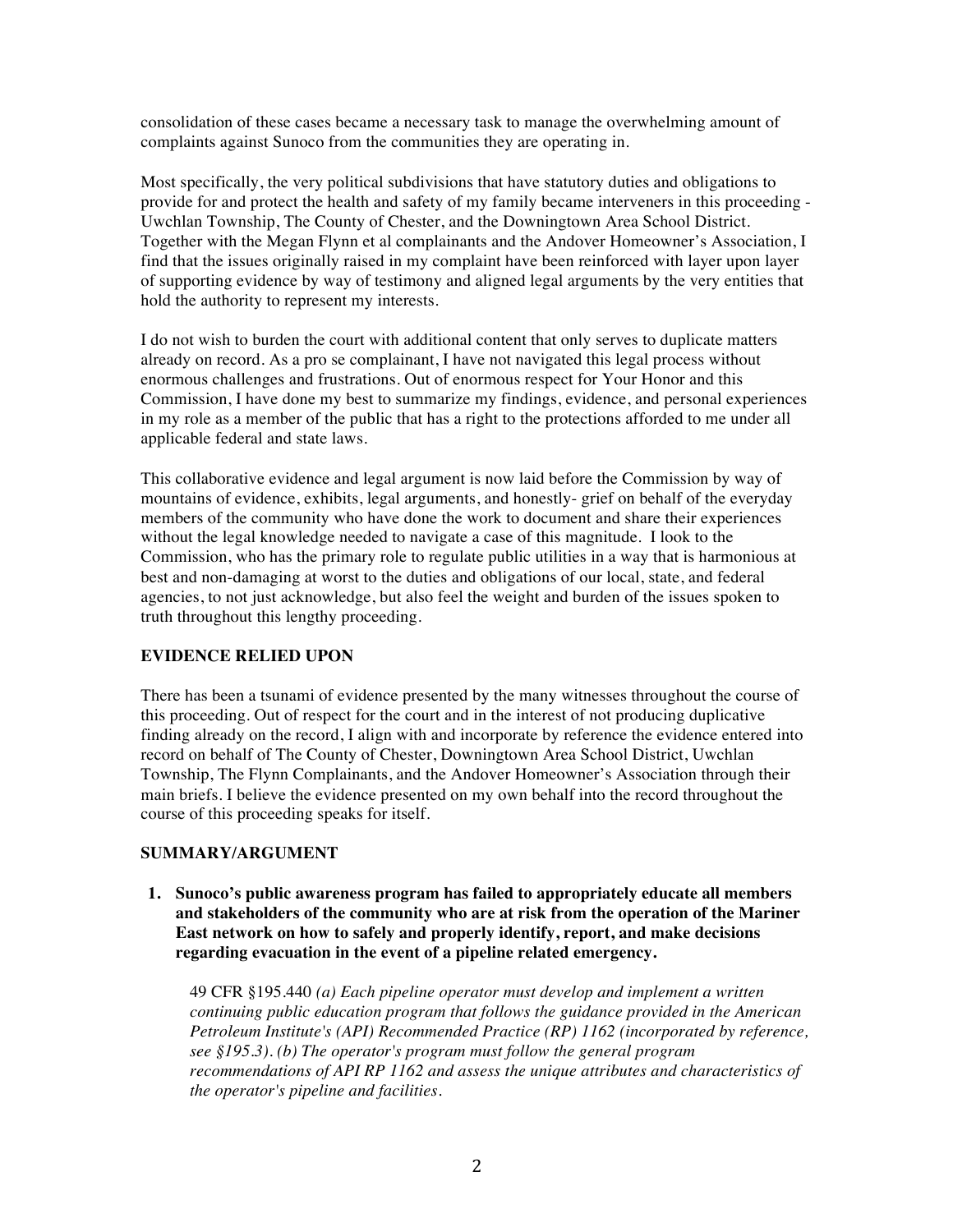Sunoco has specific requirements under RP 4.3.2 on advising community stakeholders on how to recognize a pipeline leak. Because the natural gas liquid (NGL) products transported via the Mariner East pipeline network are colorless and do not contain added odorant, the physical characteristics of a leak may not be easy to identify, especially in the event of a slow leak.

RP 4.3.3 goes on to outline that "*information should address an outline of the appropriate actions to take if a pipeline leak or release is suspected.*" However, given the characteristics of the products and the many variables that need to be taken into account to safely evacuate or shelter in place (wind direction, weather, topography, etc.), the ability of the general public (including children at play in their neighborhoods) to expediently make a decision and safely evacuate is not reasonable.

Title 35 Part III §7503, relating to powers and duties of political subdivisions, directs and authorizes every political subdivision to "(5) Adopt and implement precautionary measures to mitigate the anticipated effects of disaster." and " (7) Cooperate and coordinate with any public and private agency or entity in achieving any purpose of this part."

RP 6.1 allows for considerations for supplemental enhancements for the baseline program, and *"recognizes that there are differences in pipeline conditions, consequences, population, property development, excavation activities, and other issues along pipeline systems.*" RP 6.2 goes on to state "*Another factor to consider is the hazard associated with the pipeline as perceived by either the operator or the audience." "If the public's confidence in pipeline safety is undermined by a high profile emergency, even though an individual operator is experiencing no upward trend in incidents, that operator could consider expanding it's public awareness communications to it's public audiences to further increase awareness of its nearby pipeline system."*

The Mariner East pipeline network has been an intense focus of public and regulatory scrutiny relating to the large number of *actual* violations and delays incurred during both construction and operation. The news media has produced article after article and dominated the news loop with Mariner related incidents and activities.

During the 10/14/2020 hearing, Sunoco's expert witness John Zurcher testified "Publicity brings awareness" (Pg. 4426, line 22). I agree with his statement, and in this circumstance, the negative publicity Sunoco has solicited for itself has created a profound awareness of the public's perception of the risks they are exposed to at the hands of an operator that has continued to evade positive relationships with community stakeholders and behave in a way that classifies them as 'good neighbors'.

I will refer back to the additional testimony, argument and overwhelming supporting evidence in the briefs produced by The County of Chester, the Downingtown Area School District, The Flynn Complainants, and the Andover Homeowner's Association which highlight and align with my personal testimony and supporting evidenced as offered into the record throughout the course of this proceeding.

In light of the self-inflicted harm Sunoco has incurred as a result of their reckless construction and operation attitudes in the communities they do business in, and the subsequent dominance of the news cycle, front page headlines, and near constant negative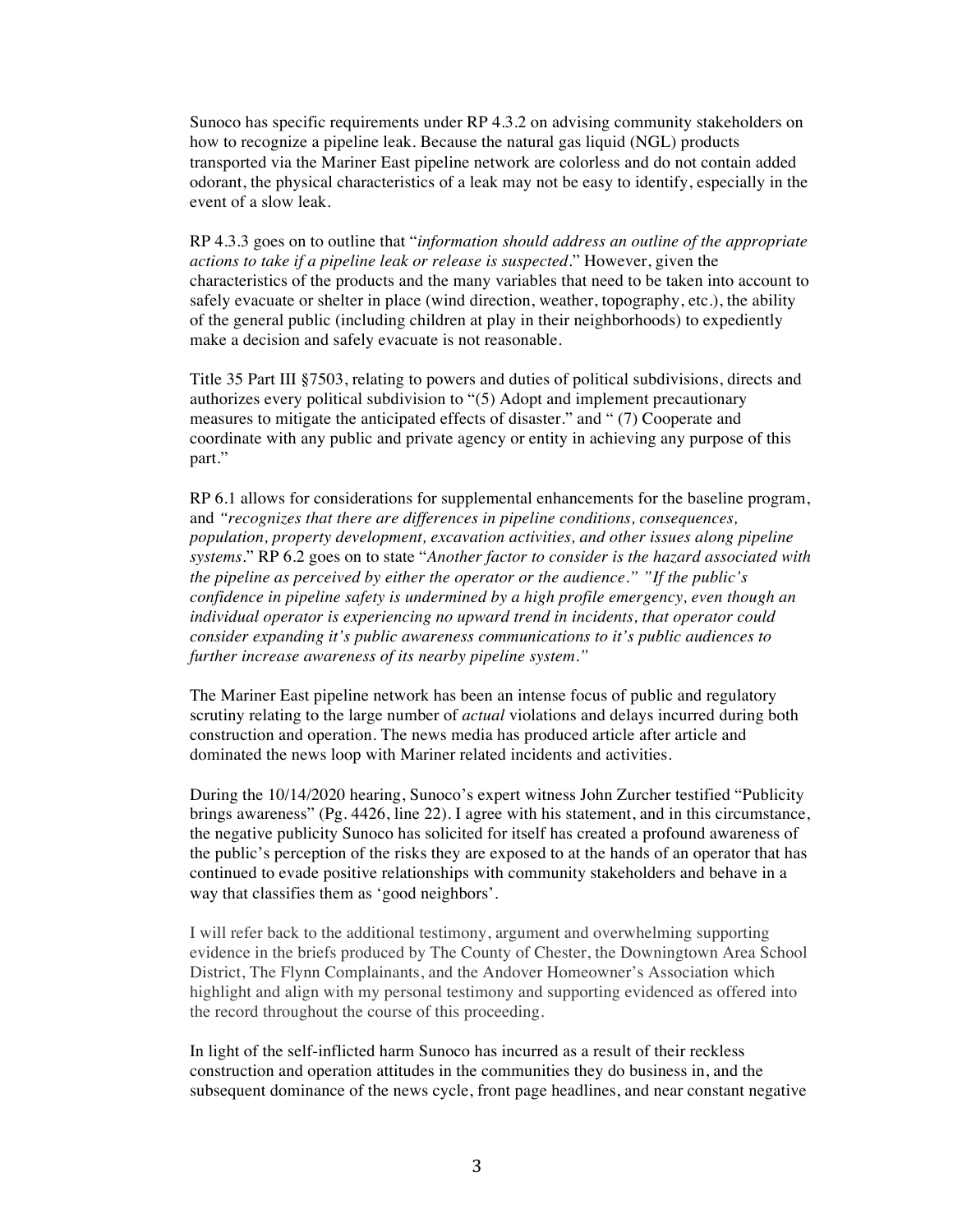dialogue amongst neighbors, The Commission should consider requiring extensive public safety awareness efforts.

The Commission must also determine if service can be deemed 'safe and reasonable' to the public in the absence of actionable guidance on how, when, and where to safely evacuate during a pipeline related emergency.

# **2. The tools and available technology accessible and utilized by emergency services personnel for early detection of a leak and mass notification in event of a pipeline related emergency are in direct conflict with federal safety recommendations.**

Under Title 35 § 7503, political subdivisions are required to *"(2 )Establish, equip and staff an emergency operations center, consolidated with warning and communication systems to support government operations in emergencies and provide other essential facilities and equipment for agencies and activities assigned emergency functions."* Political subdivisions are also tasked with the responsibility to *"(4) Organize, prepare and coordinate all locally available manpower, materials, supplies, equipment, facilities and services necessary for disaster emergency readiness, response and recovery. (5) Adopt and implement precautionary measures to mitigate the anticipated effects of disaster."*

I will refer back to the testimony, argument and overwhelming supporting evidence in the briefs produced by The County of Chester, the Downingtown Area School District, The Flynn Complainants, and the Andover Homeowner's Association which highlight and align with my personal testimony and supporting evidenced as offered into the record throughout the course of this proceeding.

In the absence of appropriate early detection measures and a proven, safe notification system for the public, the Commission should determine if service can be deemed 'safe and reasonable' to the public.

**3. The Lionville Elementary School, Lionville Middle School, Downingtown East High School, Shamona Creek Elementary School, and Marsh Creek Sixth Grade Center are put at risk by the Mariner East pipeline network due to pipeline integrity concerns and the inability of the DASD, Uwchlan Township and the County of Chester to maintain updated, actionable and reliable emergency preparedness plans.**

49 C.F.R. §195.210(a) states "*Pipeline right-of-way must be selected to avoid, as far as practicable, areas containing private dwellings, industrial buildings, and places of public assembly.*"

Title 35, § 7701(g), related to duties concerning disaster prevention, states "*Every school district and custodial child care facility, in cooperation with the local Emergency Management Agency and the Pennsylvania Emergency Management Agency, shall develop and implement a comprehensive disaster response and emergency preparedness plan consistent with the guidelines developed by the Pennsylvania Emergency Management Agency and other pertinent State requirements*."

Title 35 §7503 also outlines "*the powers and duties of political subdivisions (1) Prepare, maintain and keep current a disaster emergency management plan for the prevention and minimization of injury and damage caused by disaster, prompt and effective response to*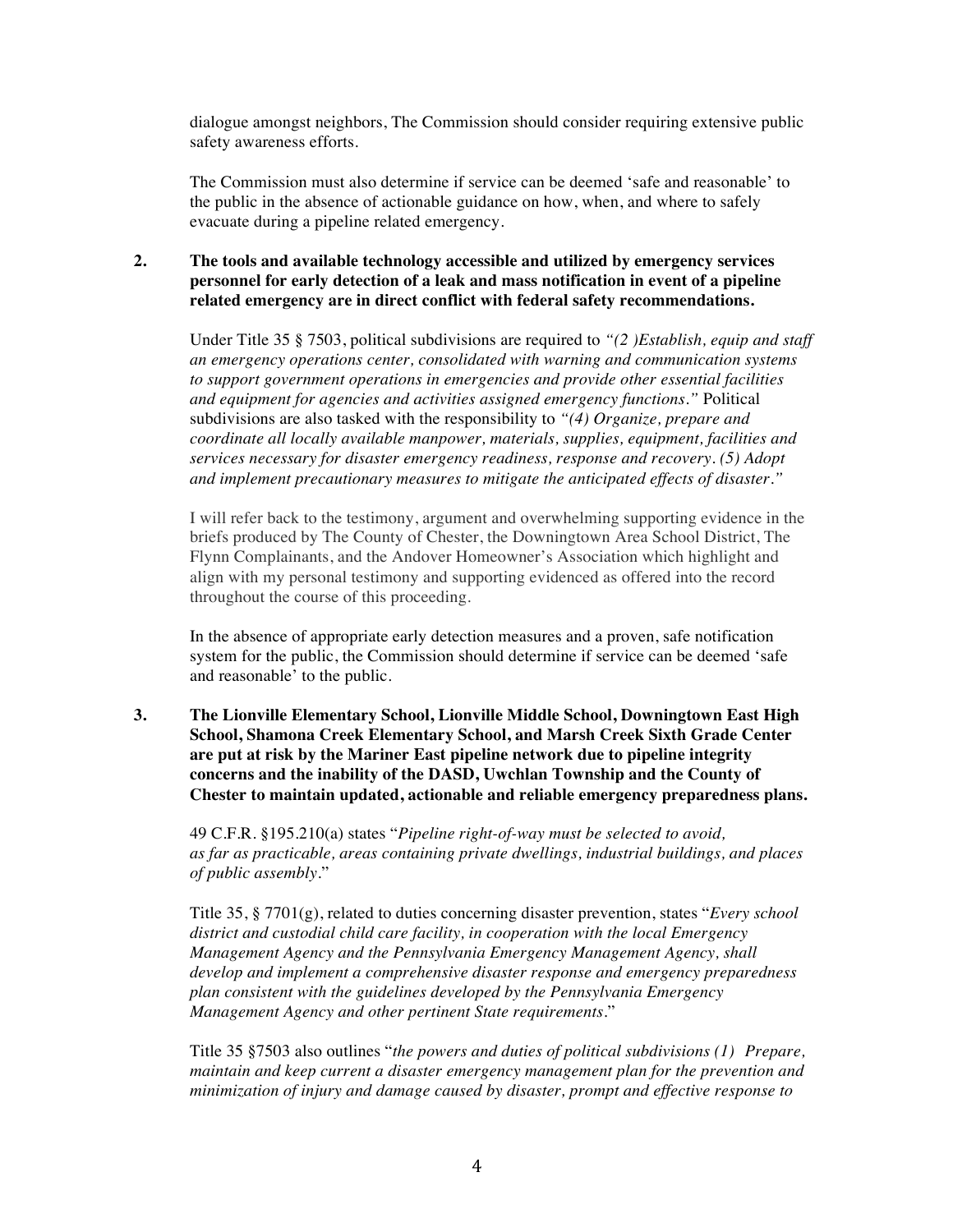*disaster and disaster emergency relief and recovery in consonance with the Pennsylvania Emergency Management Plan."*

Title 35 § 7103 states the purpose of the Emergency Management Services Code is to *"(1) Reduce vulnerability of people and communities of this Commonwealth to damage, injury and loss of life and property resulting from disasters. (2) Prepare for prompt and efficient rescue, care and treatment of persons victimized or threatened by disaster.*

Lack of cooperation from Sunoco and the absence of a state conducted study to identify the extent of risk from the Mariner East pipeline network has resulted in difficulty for the DASD, Uwchlan Township, and the County of Chester to comprehensively conduct their required duties under Title 35.

Due to provisions in Act 156, per PA Code 102.1 that allow public utilities to designate their own material as confidential in nature, and the utilization of non-disclosure agreements related to sensitive information it has not been possible for first responders to present information in response to the public's pertinent concerns of safety in a satisfactory way. If the information shared with emergency planning and response officials technically meets the requirements of Sunoco's emergency response requirements under 49 CFR §195.440 but is not able to be presented in a way that is actionable to the affected public, the Commission should consider how the public's health and safety can be reasonably managed by our local and state agencies tasked with the statutory duty to do so.

The Commission must determine if service can be deemed 'safe and reasonable' to the staff and students exposed to the Mariner East pipeline network within the DASD in the absence of data fully exploring the health and safety risks of the project. The Commission should also consider the ability of the DASD, Uwchlan Township and the County of Chester to create appropriate and actionable disaster response and emergency preparedness plans mandated under Title 35, to protect the safety of the public.

**4. The proximity of the valve station located at Dorlan Mills Road in Upper Uwchlan Township to the Shamona Creek Elementary School and the MC6GC presents a significant safety risk to staff and students, should an internal or external pipeline related emergency occur.**

49 C.F.R. 195.258(a) states that "*each valve must be installed in a location that is accessible to authorized employees and that is protected from damage or tampering*."

Additionally, 49 C.F.R.  $\S 195.260(c)$  states that valves must be installed at specific locations, such as *"at locations along the pipeline system that will minimize damage or pollution from accidental hazardous liquid discharge, as appropriate for the terrain in open country, for offshore areas, or for populated areas*."

Sunoco's expert witness John Zurcher testified in the 10/14/2020 hearing as to the potential of this type of infrastructure to leak (Page 4404, Lines 20-21) and it's designation as a potential target for terrorist attacks, which is concerning enough to earn it oversight from the TSA as a homeland security concern (Page 4410, Lines 21-25, Page 4411 Lines 1-17).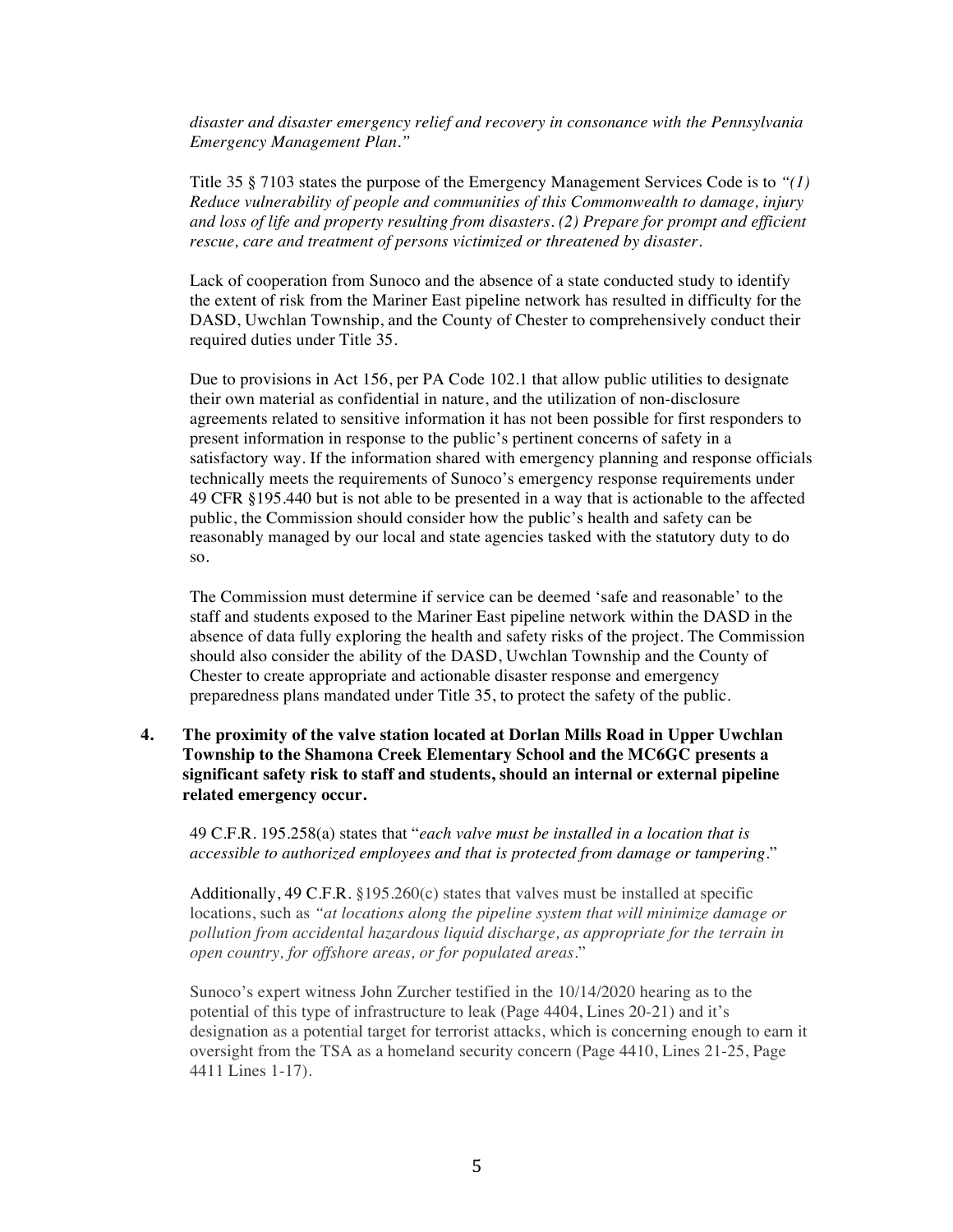Sunoco has failed to demonstrate or provide evidence that it has established a respectable relationship with the County of Chester, Uwchlan Township or the Downingtown Area School District, three entities expressing concern in this proceeding regarding this valve site. Sunoco has also failed to show that it has hardened this facility in an appropriate matter that takes into account the county or school district's concerns regarding potential adverse events involving the valve, such as a vehicle strike, incident of vandalism or trespass- and how that type of incident could be prevented, identified, and responded to. Sunoco has failed to show that the security of the valve site has been approved or is actively monitored by TSA and other regulatory oversight.

I will refer back to the additional testimony, argument and overwhelming supporting evidence in the briefs produced by The County of Chester, the Downingtown Area School District, The Flynn Complainants, and the Andover Homeowner's Association which highlight and align with my personal testimony and supporting evidenced as offered into the record throughout the course of this proceeding.

Therefore, the Commission shall find the location of the valve "unreasonable" and demand the relocation of the valve site.

The Commission has explicit authority to make this request until Title 66 § 1501, which says *"Every public utility shall furnish and maintain adequate, efficient, safe, and reasonable service and facilities, and shall make all such repairs, changes, alterations, substitutions, extensions, and improvements in or to such service and facilities as shall be necessary or proper for the accommodation, convenience, and safety of its patrons, employees, and the public."*

The Commission must determine whether the Mariner East pipeline network provides "safe and reasonable" service while taking into account the location of the Dorlan Mills Rd valve site and surrounding facilities and populations.

#### **STATEMENT OF QUESTIONS INVOLVED**

1. Has Sunoco's public awareness program failed to appropriately and reasonably educate all members and stakeholders of the community who are at risk from the operation of the Mariner East network on how to safely and properly identify, report, and make decisions regarding evacuation in the event of a pipeline related emergency?

*Suggested Answer: Yes.*

2. Are the tools and available technologies available to and utilized by emergency services personnel for early detection of a leak and mass notification in event of a pipeline related emergency in direct conflict with federal safety recommendations? *Suggested Answer: Yes.*

3. Are the Lionville Elementary School, Lionville Middle School, Downingtown East High School, Shamona Creek Elementary School, and Marsh Creek Sixth Grade Center put at risk by the Mariner East pipeline network due to pipeline integrity concerns and the inability of the DASD, Uwchlan Township and the County of Chester to maintain updated, actionable and reliable emergency preparedness plans, even after extensive attempts to work with Sunoco to resolve their concerns?

*Suggested Answer: Yes.*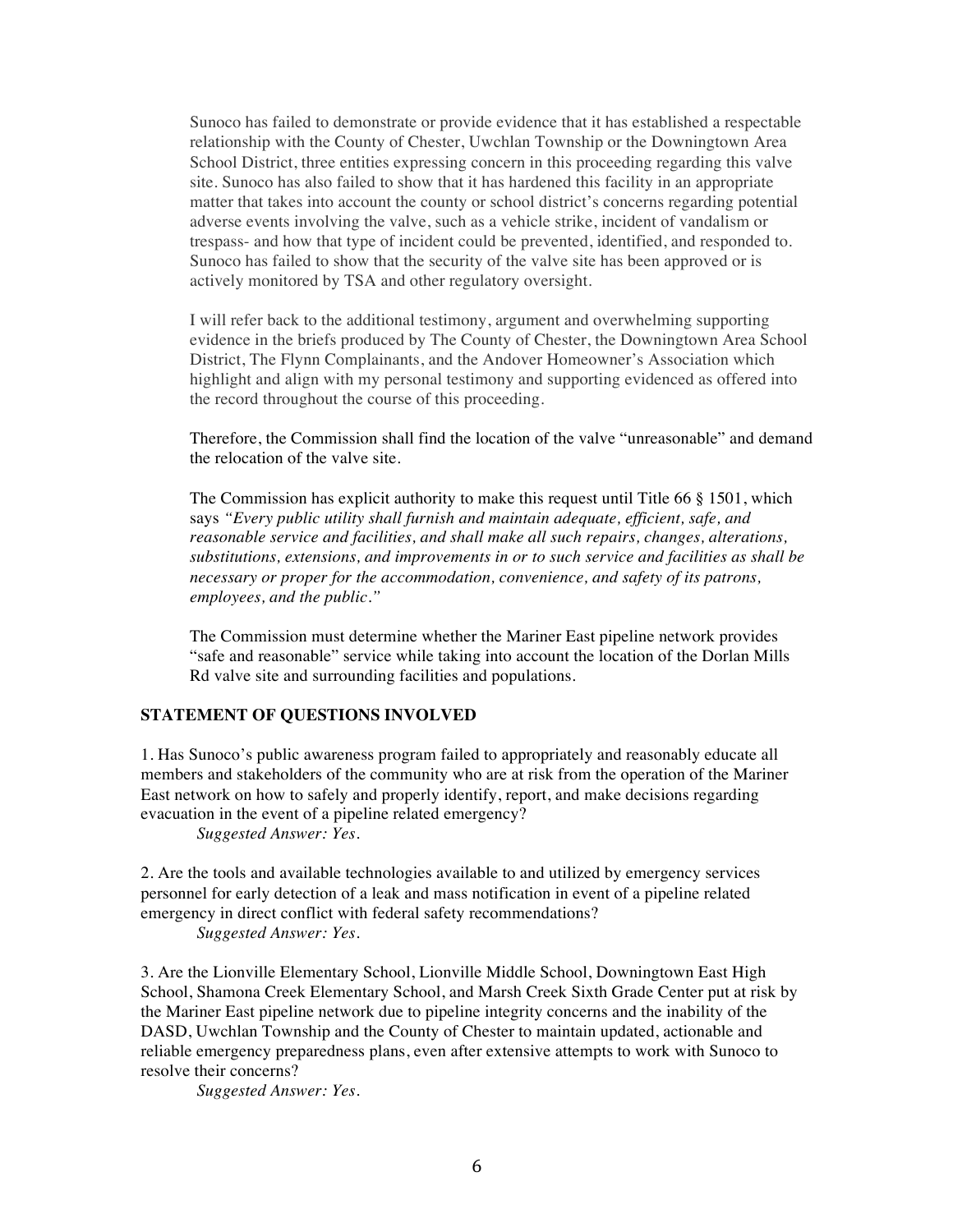4. Does proximity of the valve station located at Dorlan Mills Road in Upper Uwchlan Township to the Shamona Creek Elementary School and the Marsh Creek Sixth Grade Center present a significant safety risk to staff and students, should an internal or external pipeline related emergency occur?

*Suggested Answer: Yes.*

5. Is it safe and reasonable to site a pipeline valve station (infrastructure classified as a soft target for terrorist attacks and an identified homeland security risk) directly across the street and both visible to and accessible from a public school campus housing over 1,800 staff and students? *Suggested Answer: No.*

6. Does the evidence presented in this case demonstrate under 49 U.S.C. § 60112 that operation of the Mariner East pipeline network, absent the requested relief of parties in this proceeding, is hazardous to life, property and the environment?

*Suggested Answer: Yes.*

# **FINDINGS OF FACT**

Out of respect for the court and in the interest of not producing duplicative content already on the record, I align with and incorporate by reference the findings of fact presented by The County of Chester, Downingtown Area School District, Uwchlan Township, The Flynn et al complainants, and the Andover Homeowner's Association briefs. I believe my testimony and associated exhibits on record speaks for itself.

## **PROPOSED ORDERING PARAGRAPHS**

- I. The Commission shall find the public awareness program provided by Sunoco to be inadequate in both material content and distribution, and order the development of material that includes precise actionable and understandable instructions that apply to all community stakeholders and establishes a greater range of distribution to ensure contact with all affected community members, consistent with the potential impact radius of the Mariner East pipeline network.
- II. The Commission shall find that technologies currently available to schools and political subdivisions for the purpose of providing an early detection system and mass notification for the public, per their requirements under Title 35, are not adequate or reasonable for acquisition or use, and therefore service cannot be deemed 'safe and reasonable' to the populations placed at risk by the Mariner East project.
- III. The Commission shall find that the lack of cooperation and good faith efforts to hear and address concerns has resulted in significant gaps in the abilities of the DASD, Uwchlan Township, and County of Chester to appropriately plan for the hazards introduced by the Mariner East Project, compromising their duty to provide for the health and safety of their communities under the requirements of Title 35. With this in mind, the Commission shall find that service cannot be deemed to be 'safe and reasonable' to the populations placed at risk by the Mariner East project.
- IV. The Commission shall find the location of the valve adjacent to two facilities within the DASD, located at Dorlan Mills Road in Upper Uwchlan Township, as neither "safe" nor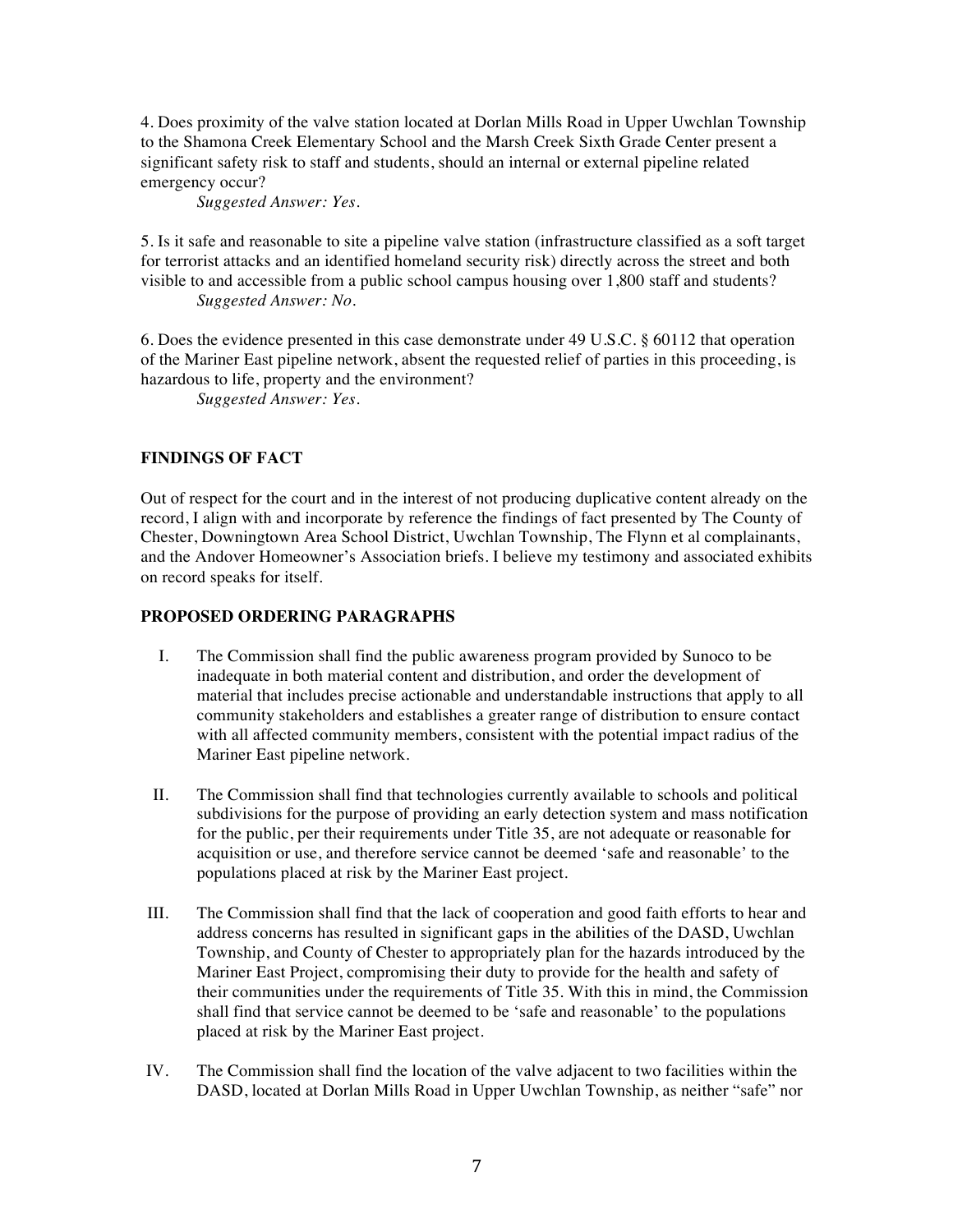"reasonable" to the affected populations placed at risk by the Mariner East project, and order the relocation of the valve site.

In light of these findings, Sunoco shall immediately suspend operation and construction of the ME1, ME2/2X, and "Point Breeze to Montello" line until their service can be assured "safe and reasonable" by the Commission, and in full regulatory compliance in light of the above arguments. This includes the specific itemized relief requested by the following interveners whom additionally represent my interests as a member of the public: the County of Chester, Uwchlan Township, and the Downingtown Area School District. These measures shall be considered in addition to any such relief that the Commission deems appropriate.

#### **CONCLUSION**

I believe that the overwhelming amount of testimony and evidence entered into record in this proceeding on behalf of the aligned complainants demonstrates the moral and legal negligence of allowing the continued construction and operation of the Mariner East pipelines. On the contrary, none of the testimony proffered by Sunoco to rebut those claims has been based on their knowledge and assessment of the detailed and personal matters raised in this case- only the textbook application of their knowledge in the industry at large. This academic assessment of the issues without an understanding or acknowledgement of how it is being applied, perceived and put to action in our communities is incomplete if it does not take into account the feedback from those burdened, harmed, and put at risk by the actions of Sunoco.

As a member of the general public faced with the potential need to react to a pipeline emergency in my community, I have pursued a formal complaint with the Commission which has put me in a position to personally question, challenge, and seek advanced understanding of the measures I need to take to ensure my personal safety and the safety of my family. Despite spending multiple days in the company of Sunoco's operational and industry experts and having an extremely reasonable opportunity to ask questions, as facilitated by the Commission through this proceeding, I am still unable to understand what actions I can and should be executing to keep myself safe. In fact, my confusion over the right steps to take has only increased and my perspective of whether Sunoco is an operator that exists in my community as the "good neighbor" they claim to be has only continued to deteriorate.

At the end of the day, I leave my argument in the hands of the Commission in the same way that I delivered it- from the perspective of a mother that is only seeking to do everything within my power to protect the safety of my kids. The risk that Sunoco has brought to my front door is ever present- not just visually through the visceral image of a pipeline that physically cuts through the heart of my neighborhood, but in my heart as I grapple with the realization that even after giving what I have to give in this proceeding, it isn't enough. That while I sat in a courtroom waiting for my turn to share my testimony and seek resolution to my questions, my children were sitting at their desks in school while the Superintendent stood before me to tell the court she did not feel she could look a parent in the eye and tell them their child was safe. If that does not describe the position that our community has been put in at the hands of Sunoco, nothing else could.

Respectfully Submitted,

Laura Obenski, Pro Se December 16, 2020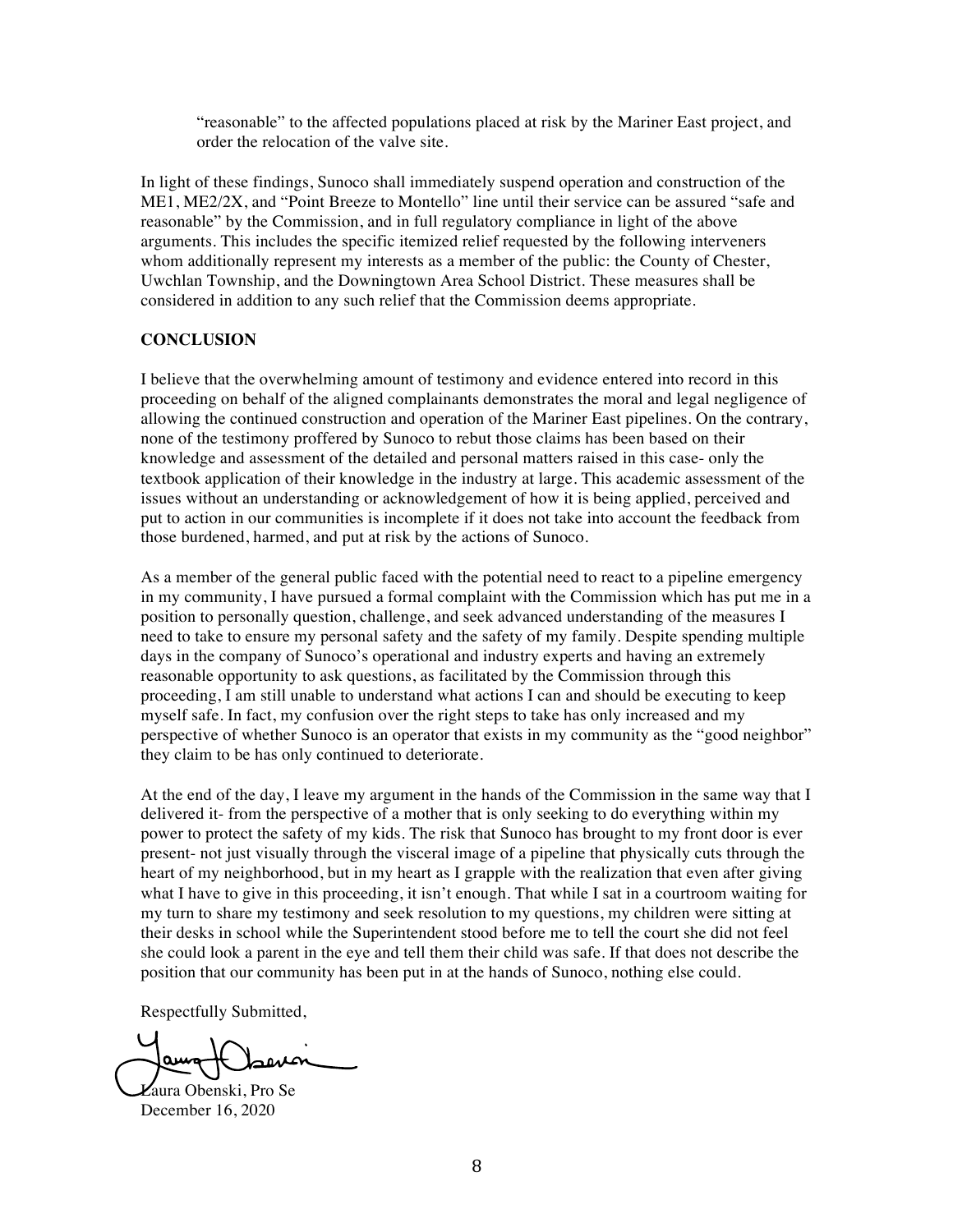# **CERTIFICATE OF SERVICE**

I hereby certify that I have served this main brief upon those listed on the attached service list.

Date: December 16, 2020

 $\dot{m}$ am

Laura Obenski, Pro Se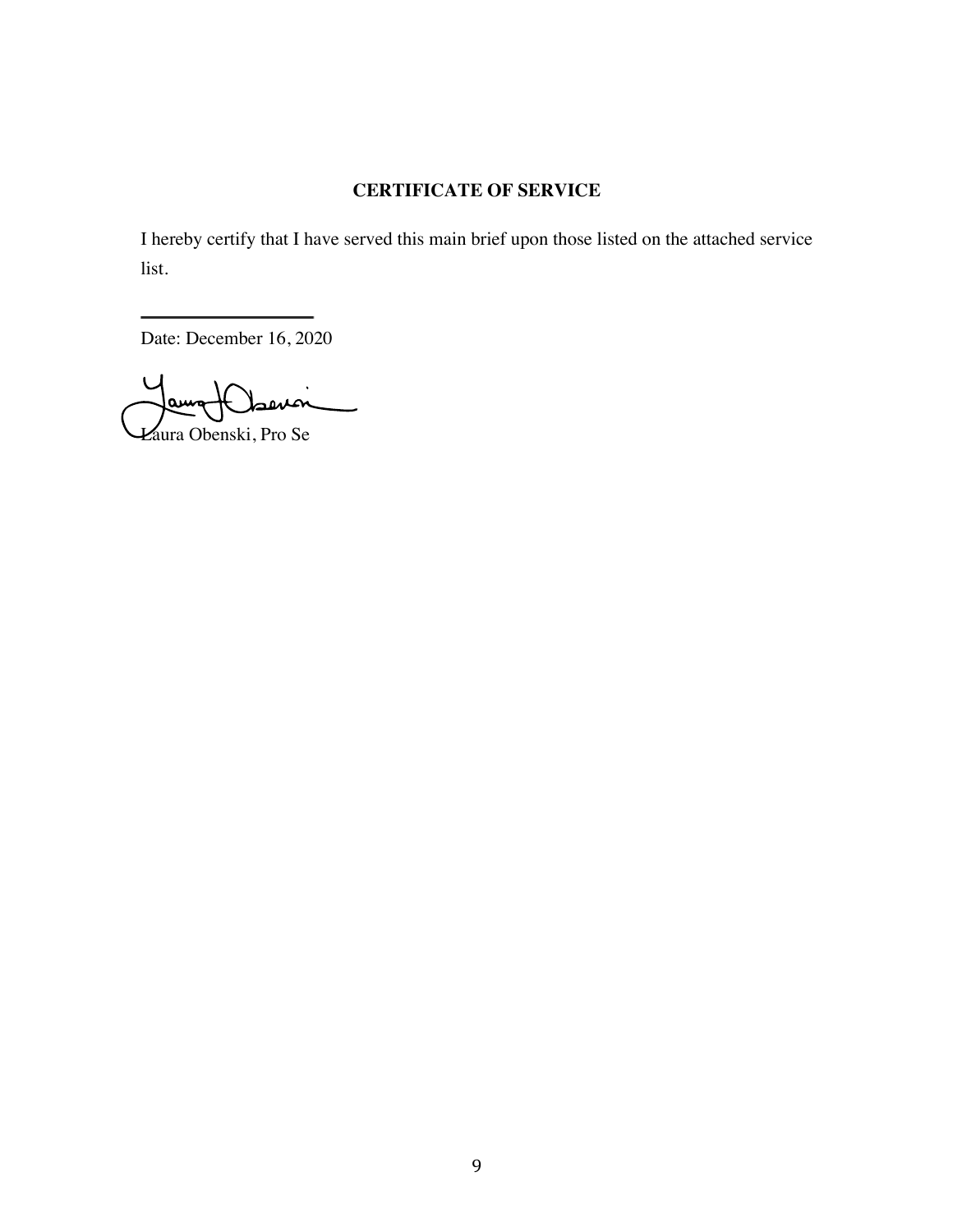## SERVICE LIST

Michael S. Bomstein, Esquire Pinnola & Bomstein Suite 2126 Land Title Building100 South Broad StreetPhiladelphia, PA 19110 mbomstein@gmail.com *Counsel for Flynn et al. Complainants* 

Rich Raiders, Esquire Raiders Law PC606 North 5th StreetReading, PA 19601rich@raiderslaw.com *Counsel for Andover Homeowners' Association, Inc.* 

Anthony D. Kanagy, Esquire Garrett P. Lent, EsquirePost & Schell PC17 North Second Street, 12th Floor akanagy@postschell.com glent@postschell.com *Counsel for Intervenor Range Resources – Appalachia LLC* 

Vincent M. Pompo Guy A. Donatelli, Esq. 24 East Market St., Box 565West Chester, PA 19382-0565 vpompo@lambmcerlane.com gdonatelli@lambmcerlane.com *Counsel for Intervenors West Whiteland Township, East Goshen Township, Downingtown Area School District, Rose Tree Media School District* 

Erin McDowell, Esquire 3000 Town Center Blvd.Canonsburg, PA 15317 emcdowell@rangeresources.com *Counsel for Range Resources Appalachia* 

Leah Rotenberg, Esquire Mays, Connard & Rotenberg LLP 1235 Penn Avenue, Suite 202 Wyomissing, PA 19610 rotenberg@mcr-attorneys.com *Counsel for Intervenor Twin Valley School District* 

James R. Flandreau Paul, Flandreau & Berger, LLP320 W. Front Street Media, PA 19063 jflandreau@pfblaw.com *Counsel for Intervenor Middletown Township* 

Mark L. Freed Joanna Waldron Curtin & Heefner LP 2005 S. Easton Road, Suite 100 Doylestown, PA 18901mlf@curtinheefner.com jaw@curtinheefner.com *Counsel for Intervenors Uwchlan Township and the County of Chester* 

Thomas Casey 1113 Windsor Dr. West Chester, PA 19380 Tcaseylegal@gmail.com *Pro se intervenor*

Patricia Sons Biswanger, Esquire 217 North Monroe Street Media, PA 19063 patbiswanger@gmail.com *Counsel for County of Delaware*

James C. Dalton, Esquire Unruh Turner Burke & Frees P.O. Box 515